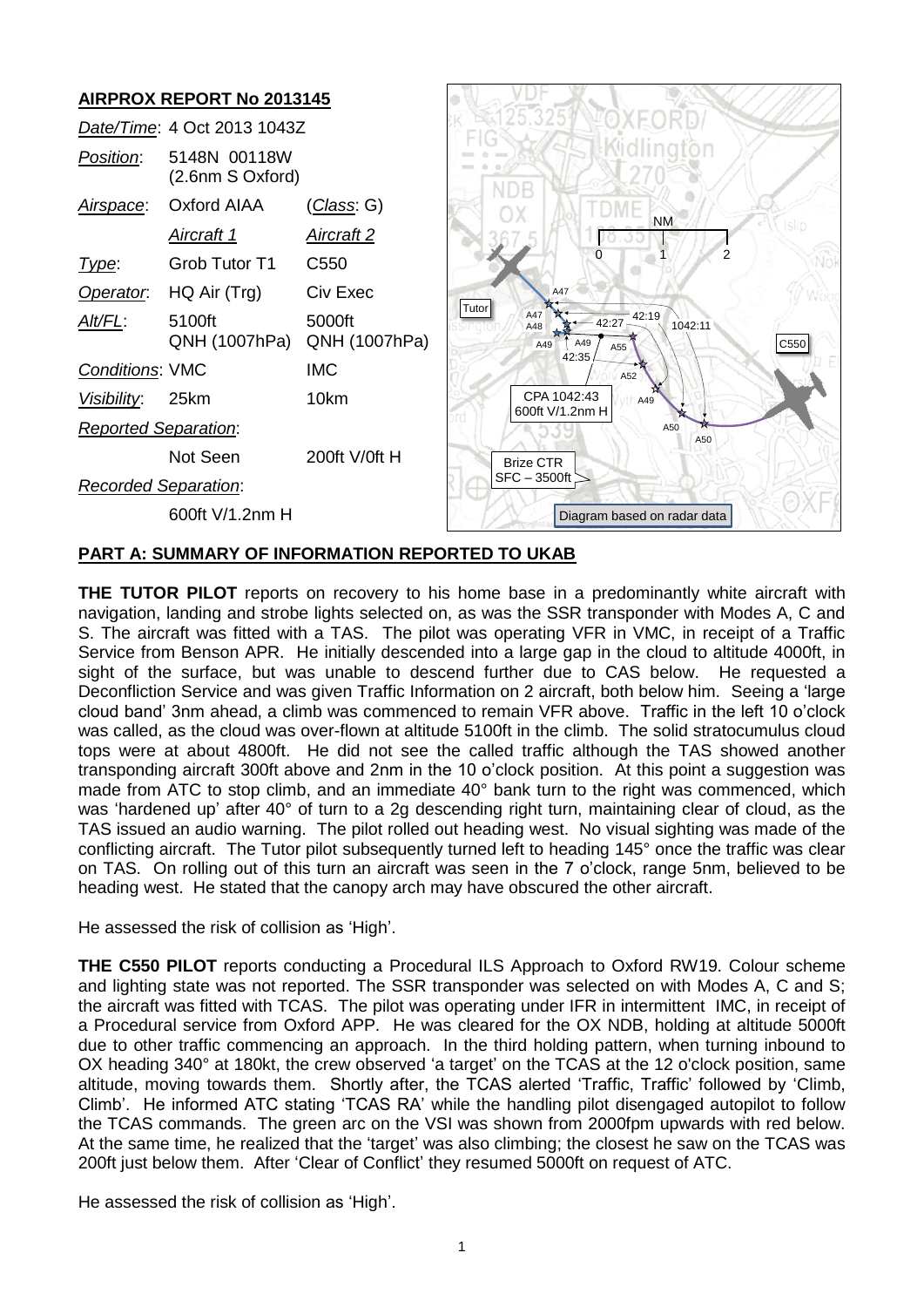**THE BENSON APR CONTROLLER** reports [Tutor C/S] was under a Traffic Service. The aircraft was about 2nm to the northwest of Oxford when the pilot stated that he was descending from 5500ft to 3500ft. Benson APR asked him to clarify whether he wished to do this in the Oxford overhead; the pilot responded in the affirmative. APR told him to avoid the Brize Norton CTR [Class D, surface to 3500ft] and report level at altitude 3500ft. APR then called Oxford to give them traffic information. The Oxford controller reported two tracks in their instrument pattern, one to the northeast of Oxford inbound at 3500ft and the second to the southeast of Oxford by approximately 4nm at 5500ft. Whilst speaking to the Oxford controller, [Tutor C/S] reported that he was levelling off at 4000ft. This was re-iterated to the Oxford controller by the supervisor. APR immediately called the affecting traffic to [Tutor C/S] and informed the pilot that he had traffic affecting his descent which were inbound to Oxford. APR called both tracks to the Tutor pilot and included that the second track was currently southeast but turning north to descend inbound to Oxford. APR called that aircraft to the Tutor pilot a further three times as he saw the Tutor Mode C indicating a climb. APR passed traffic information when the Oxford track was 400ft, 300ft and 200ft above. He then told the Tutor pilot firmly, 'suggest stop climb'. The pilot then turned westbound. The supervisor was speaking to the Oxford controller and confirmed that the tutor was now tracking west. APR then told the Tutor pilot that he was clear of the previously called traffic and he could now resume own navigation. He then asked to upgrade to a Deconfliction Service as he wanted to get 'VMC inbound'.

He perceived the severity of the incident as 'Medium'.

**THE OXFORD APP CONTROLLER** reports that [C550 C/S] was handed over late, entering the OX RW19 hold at altitude 5000ft. Traffic beneath had just gone outbound on the RW19 NDB/DME procedure. Whilst entering the hold, [C550 C/S] called 'TCAS RA'. After acknowledgement, the pilot reported an aircraft apparently performing aerobatic manoeuvres, opposite direction, same altitude. The APP used the radar display Mode S facility to ascertain the other aircraft's identity. The squawk was one usually allocated by RAF Benson. On further investigation with Benson, it was ascertained the aircraft was a 'G109 receiving a Basic Service' [*sic*] from Benson. Meanwhile, the C550 pilot reported the TCAS resolved but he was 'not happy with the situation'. Benson passed on apologies from the Grob commander.

## **Factual Background**

The weather at Oxford and Benson was recorded as follows:

METAR EGVN 041050Z 23010KT 9999 BKN014 17/15 Q1008 GRN BECMG SCT022 WHT METAR EGUB 041050Z 21015KT 9999 BKN020 BKN045 18/14 Q1008 WHT TEMPO 7000 SHRA WHT

#### **Analysis and Investigation**

## **CAA ATSI**

The incident occurred at 1042:37, 2.6nm south-southeast of Oxford Airport, within Class G airspace between a Grob Tutor G115E and a Cessna 550 Citation Bravo. The Tutor pilot was making a VFR recovery and was in receipt of a Traffic Service from Benson APR on UHF frequency 376.650MHz. The C550 pilot was operating IFR on a flight inbound to Oxford, for an ILS approach to RW19 and was in receipt of a Procedural Service from Oxford APP on frequency 127.750MHz. An extract from the UK AIP, Page AD 2-EGTK-8-2, dated 20 Sep 12, Oxford Instrument Approach chart, is reproduced below, see Figure 1.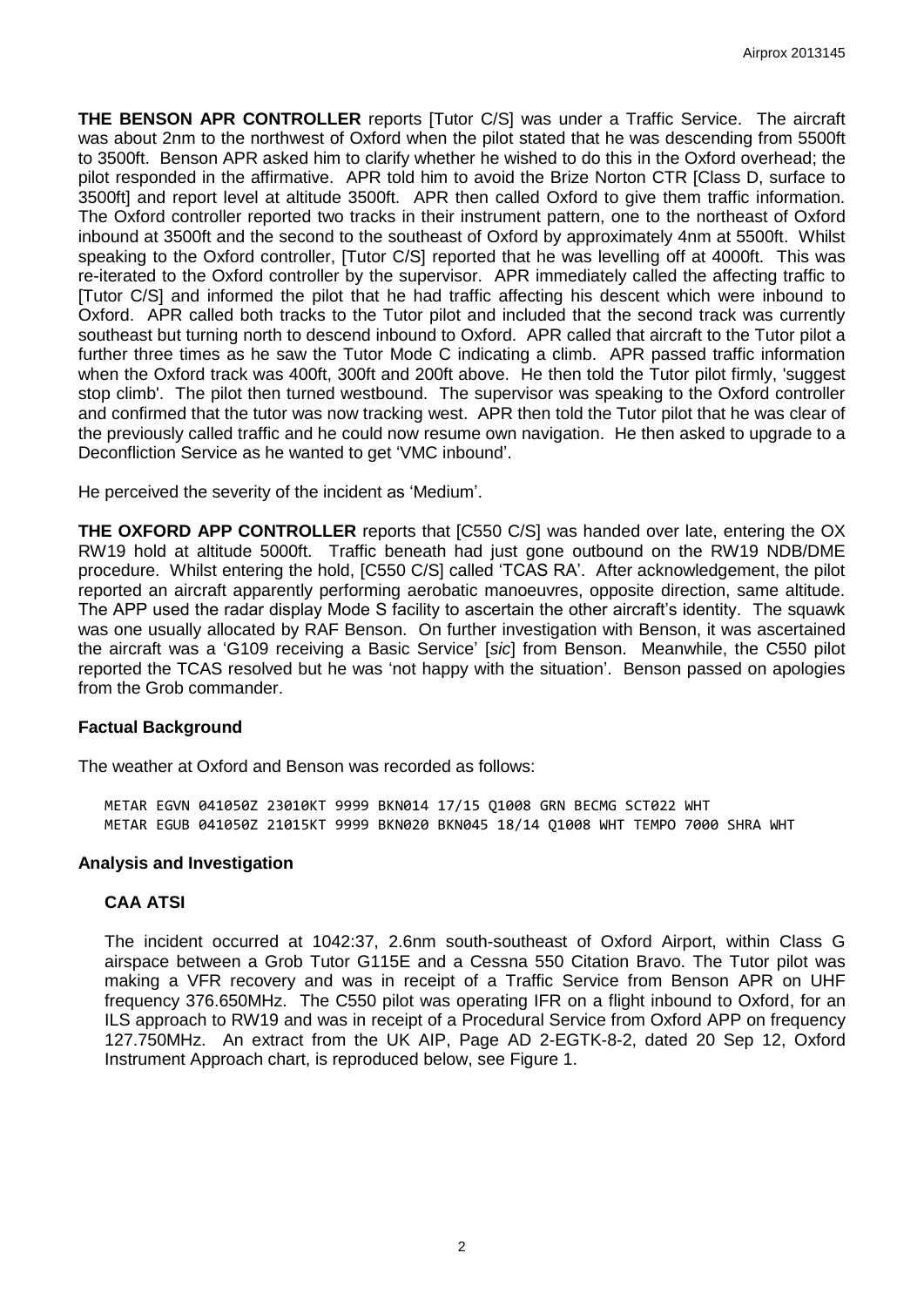

Figure 1: Extract from the UK AIP Page AD 2-EGTK-8-2

Due to an insufficient number of radar validated staff, Oxford were only able to provide a Procedural Service without the aid of surveillance equipment. ATSI had access to RTF recording from Oxford, area radar recording, written reports from both pilots together with a written report from the Oxford Approach controller.

The C550 pilot contacted Oxford Approach at 1036:34:

C550 *"Oxford good day* [C550 C/S] *descent altitude five thousand feet QNH one zero zero seven just entered the Oxford holding er going Oxford outbound descending to 5000ft having just entered the hold and going Oxford outbound"*

APP *"*[C550 C/S] *Oxford Approach er good morning to you sir Procedural Service cleared to the OSCAR XRAY altitude five thousand feet to report entering the hold for the ILS approach runway one nine short delay traffic inbound beneath you* [A PA34 Seneca] *from the north will be going outbound shortly"*

*C550 "That is er copied are we already entered the holding so continue with the hold er to maintain five thousand upon reaching er Procedural Service* [C550 C/S]*"*

The C550 pilot crossed the Oxford 'OX' (NDB) on a south-easterly track and completed an entry procedure turning right to join the holding pattern. The C550 was number two in traffic following the PA34 Seneca inbound from the north at 3500ft.

At 1038:30, the C550 pilot levelled at 5000ft and crossed the 'OX' followed by a right turn in the holding pattern. The C550 pilot reported maintaining 5000ft which was acknowledged by the controller. At this point the Tutor pilot was manoeuvring 5nm west of the 'OX' at an altitude of 5500ft. The Tutor pilot then took up an easterly track and started to descend followed by a turn onto a south-easterly track.

At 1040:30, Benson APR contacted Oxford APP and advised that the 3611 squawk [the Tutor], 2nm west of the Oxford ATZ, was descending to 3500ft. The Oxford controller reported that he had traffic inbound about 4nm to the north, inbound to the 'OX' at 3500ft to follow the entry procedure and then go straight outbound and other traffic which was in the hold southeast of Oxford at 5000ft, see Figure 2.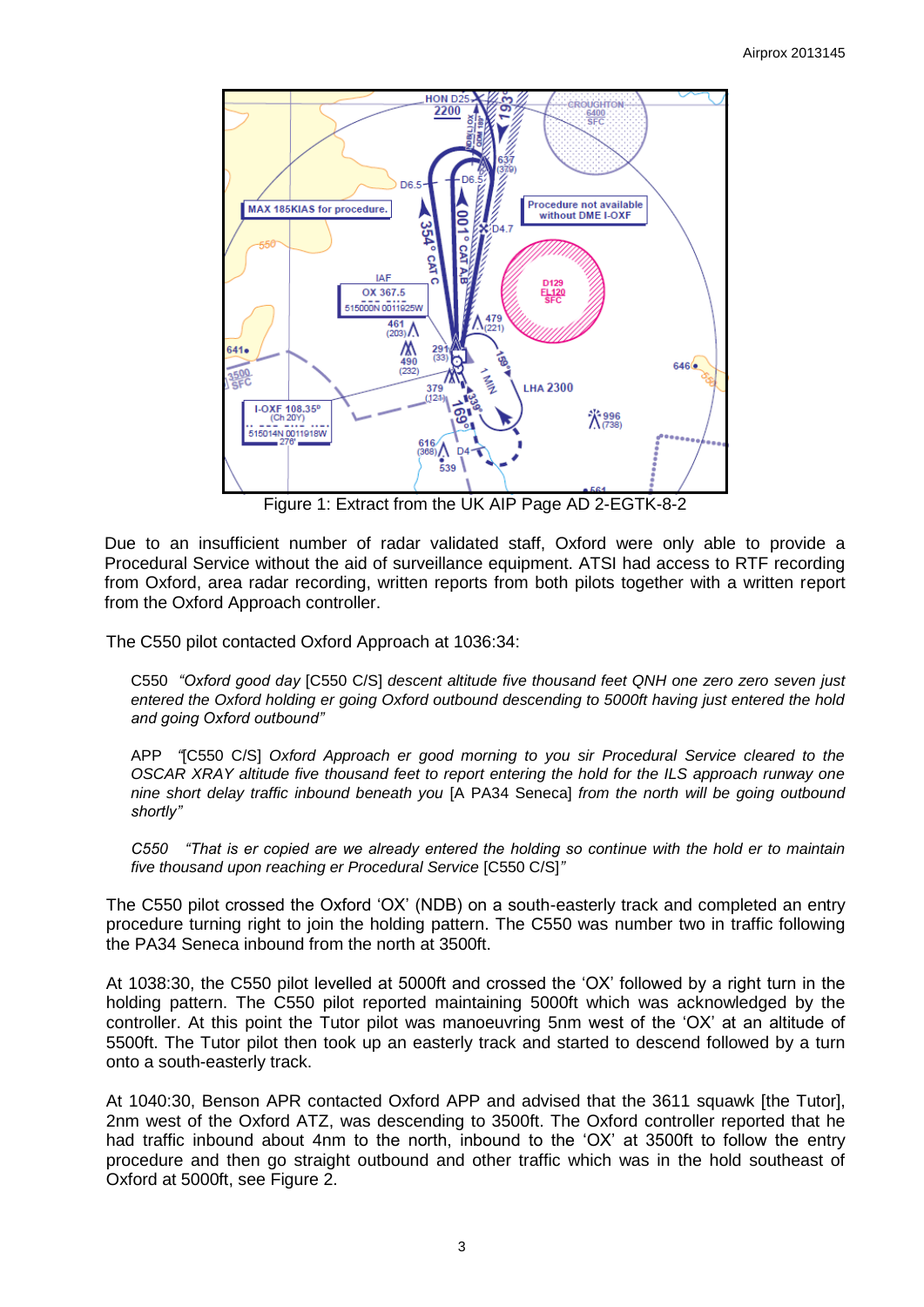

Figure 2: Swanwick MRT at 1040:30

Benson APR advised Oxford APP that the Tutor pilot was now stopping the descent at 4000ft, which was acknowledged by Oxford. The Tutor pilot descended to 3900ft and, at 1040:57, commenced a right turn onto southwest followed by a left turn onto southeast and then started to climb. At 1041:58, the C550 pilot was turning back towards the OX at 5000ft and the Tutor pilot was on a reciprocal track at a range of 3.9nm indicating 4800ft, see Figure 3.



Figure 3: Swanwick MRT at 1041:58

At 1042:21, the C550 pilot reported a TCAS RA which was acknowledged by the controller. At 1042:37, the Tutor pilot made a right turn at 4900ft and the C550 was shown in the climb passing 5200ft. The lateral distance between the two aircraft was 1.3nm and vertical distance was 300ft, see Figure 4.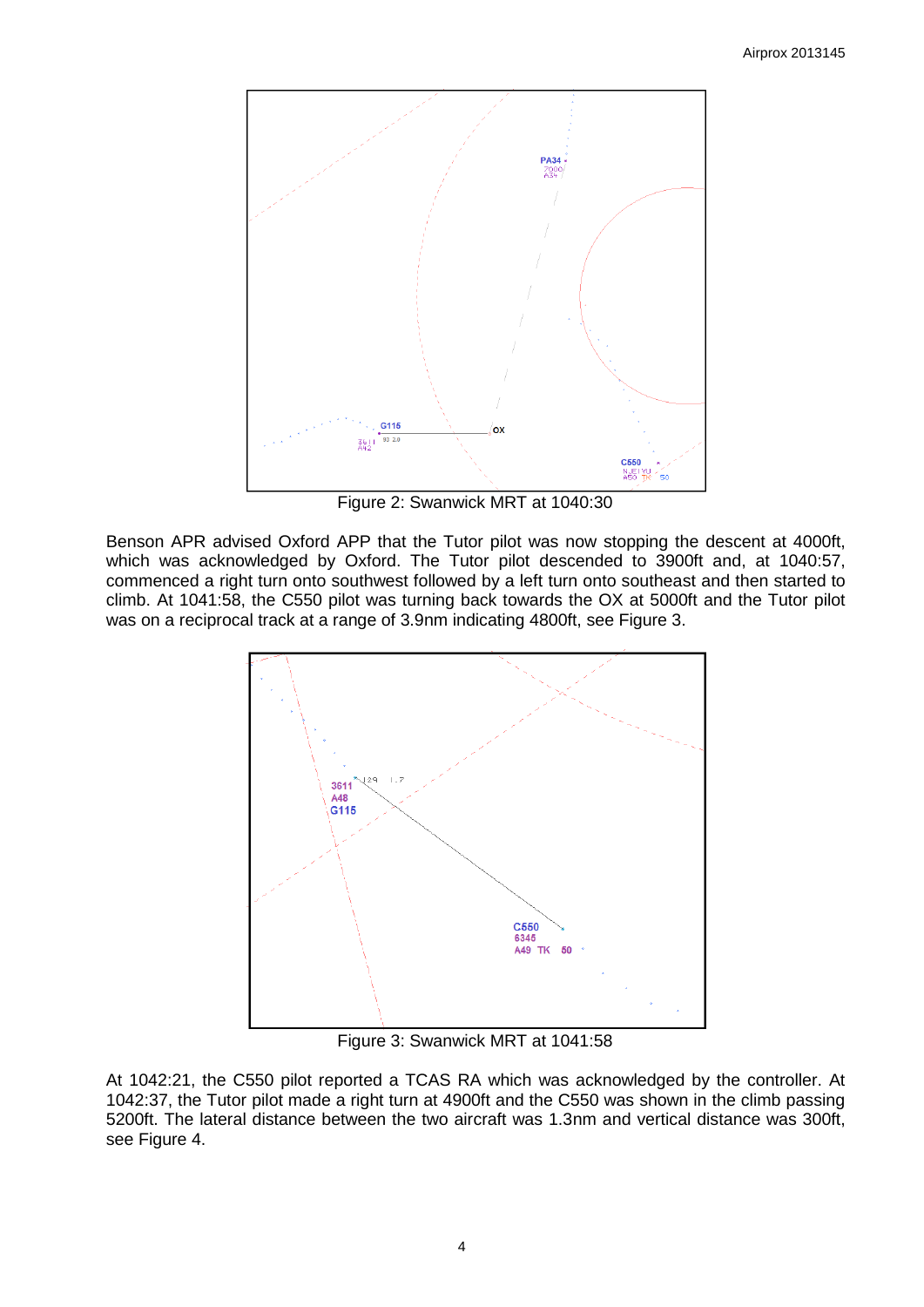

Figure 4: Swanwick MRT at 1042:37

At 1042:38, the Oxford APP controller contacted Benson Supervisor:

Benson *"Benson Supervisor"*

Oxford *"Oxford your 3611 you were saying level was going to level at four…"*

Benson *"Yeah he's um apologies he's decided to start climbing again and we've now given him a turn to the west to avoid"*

Oxford *"Standby"*

At 1042:42, the C550 pilot reported, *"*[C550 C/S] *there's an aircraft doing some aerobatics or whatever and he's in our holding area we're not er very happy about it so we're clear of conflict now er do you have any information about the er ???? traffic".*

The Oxford controller confirmed that the traffic was working Benson. The two aircraft passed abeam at 1042:53 when the lateral distance was 1.2nm and the vertical distance was 700ft. Separation then continued to increase. At this point the conversation between Oxford and Benson continued:

Oxford *"Apparently he's doing aerobatics"*

Benson *"Yeah we've given him a turn to avoid he's um wanted a recovery inbound to Benson but he's intermittent IMC so we've given him a turn to avoid your six three four five"*

Oxford *"Thanks he was at five he's had a TCAS RA so climbing"*

Benson *"Yep thank you Benson"*

The C550 pilot reported 5000ft in the hold and continued without further incident. At 1044:42, the C550 pilot advised that he intended to file a report and requested, after landing, the details on the other aircraft. Oxford then advised Benson. ATSI did not have access to the military investigation report and it was not clear what action or what information was passed to the Tutor pilot regarding the C550 which was known to be holding at 5000ft. The Oxford ATSU reported that due to the a depletion in the number of radar qualified staff at the unit, radar was not available and a Procedural Service was being provided. Since the occurrence a number of staff have been trained and the provision of radar services has normalised.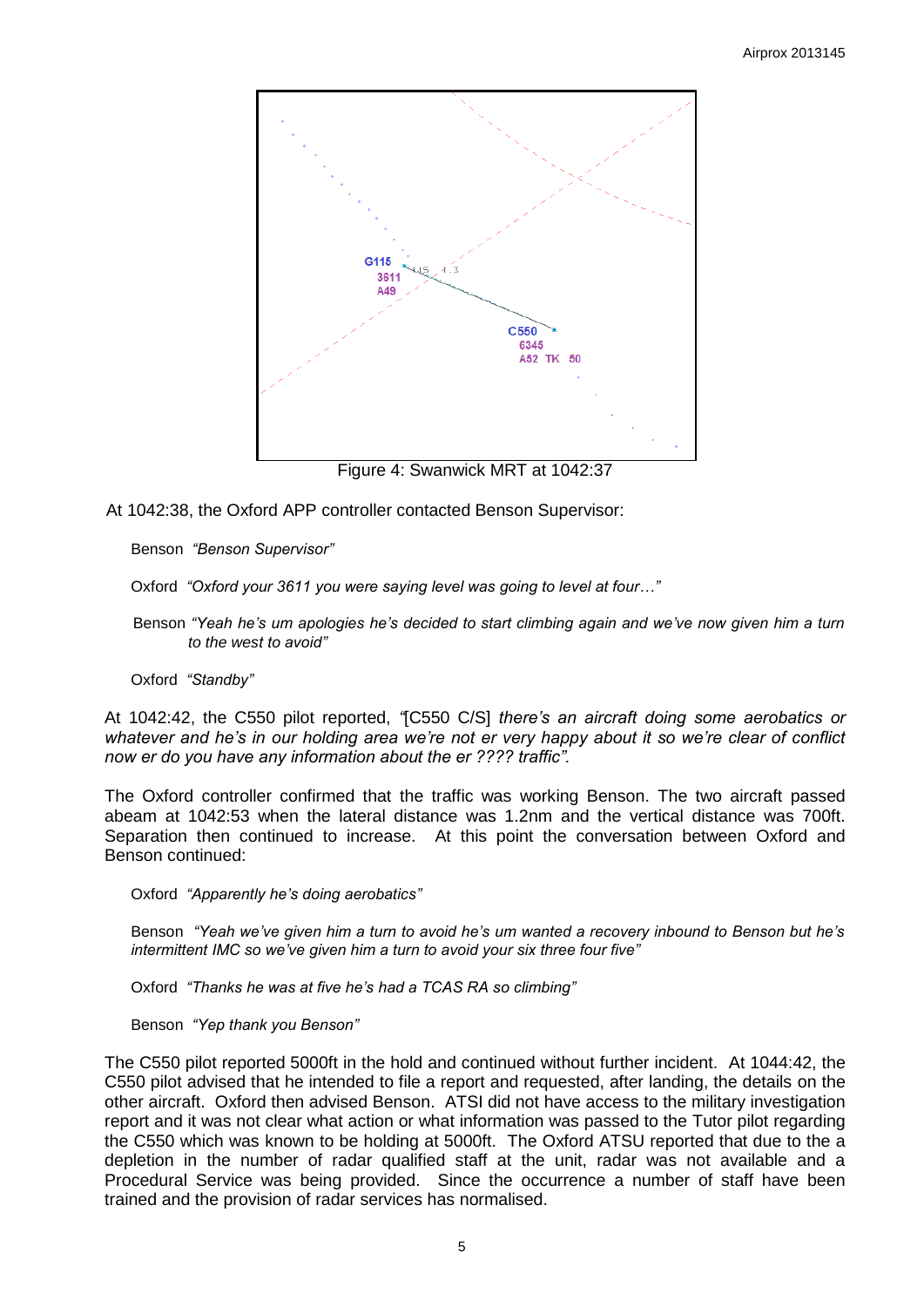CAP774 UK Flight Information Services, Chapter 5, Page 1, Paragraph 1 states:

'A Procedural Service is an ATS where, in addition to the provisions of a Basic Service, the controller provides restrictions, instructions, and approach clearances, which if complied with, shall achieve deconfliction minima against other aircraft participating in the Procedural Service. Neither traffic information nor deconfliction advice can be passed with respect to unknown traffic.'

No coordination was requested by either controller. It was likely that the Oxford controller perceived that there was no conflict. CAP774 UK Flight Information Services, Chapter 5, Page 1, Paragraph 5 states:

'The controller shall provide traffic information, if it is considered that a confliction may exist, on aircraft being provided with a Basic Service and those where traffic information has been passed by another ATS unit; however, there is no requirement for deconfliction advice to be passed, and the pilot is wholly responsible for collision avoidance. The controller may, subject to workload, also provide traffic information on other aircraft participating in the Procedural Service, in order to improve the pilot's situational awareness.

*Under a Procedural Service, the controller has no ability to pass traffic information on any aircraft that he is not in communication with, unless he has been passed traffic information by another ATS unit.'*

An Airprox was reported when the Tutor and a C550 came into conflict whilst operating within Class G airspace, where the pilots ultimately remain responsible for their own separation.

#### **Military ATM**

The incident took place at 1042 on 4 Oct 2013 overhead Farmoor Reservoir, Oxon. The Tutor pilot was under a Traffic Service from RAF Benson APR and the C550 pilot was receiving a Procedural Service from the Oxford APP controller. The Tutor pilot was on a training sortie from RAF Benson. The Cessna 550 pilot was inbound to Oxford.

All heights/altitudes quoted are based upon SSR Mode C from the radar replay unless otherwise stated. All RT and landline communications were recorded and transcribed.

During the Tutor sortie, a mixture of Traffic and Deconfliction Service, with avoiding action, had been provided and, at the time of the reported Airprox, the Tutor pilot was in the recovery phase, which had to take into account finding a gap in the cloud for a VFR recovery and remaining clear of Brize Norton airspace. Previous avoiding action and a cap on manoeuvring heights to remain below controlled airspace indicates that the APR controller was fully aware of the Tutor's positioning. As early as 1005:25, Oxford were requesting TI on the Tutor.

At 1039:47, the Tutor pilot requested descent to 3,500 feet, to enable a VFR recovery. APR asked if the Tutor pilot was planning to route via the Oxford overhead and the Tutor pilot replied, '*Negative, we were just er twelve miles north er northeast of Brize Norton*.'



Figure 1: Tutor squawking 3611 and C550 at 1039:47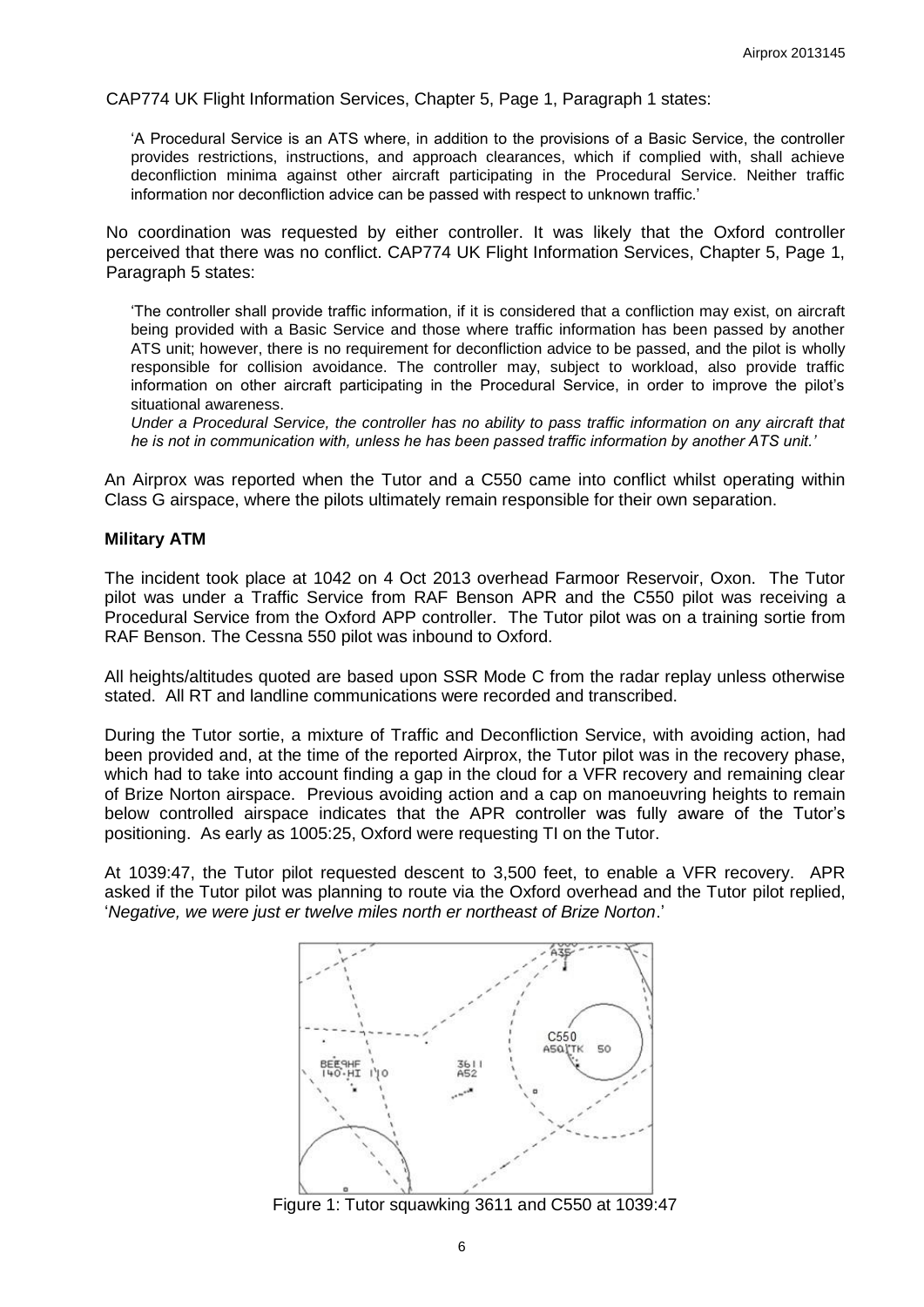The APR passed TI on the Tutor's descent to Oxford and received an update on two aircraft inbound to Oxford. Following the update from Oxford, the APR controller passed TI to the Tutor pilot at 1041:07. The radar replay, at Figure 2, captures the traffic situation at 1041:07; the TI from APR is accurate and timely.



Figure 2: Aircraft geometry at 1041:07

The Tutor pilot copied the TI and changed intention to climb back to 5000ft, to remain VFR, and requested a radar pick up. The Benson APR updated the C550 position on three occasions, at 1041:59, 1042:09 and 1042:46 and at 1042:20 suggests that the Tutor pilot stops the climb; Figure 3 shows the aircraft geometry at 1042:09.



Figure 3: Aircraft geometry at 1042:09

The Tutor pilot reported an immediate 40° AOB turn following the stop climb instruction and whilst he did not get visual with the C550, the Tutor pilot did pick it up on TAS.

Throughout the incident, the APR controller constantly updated the Tutor pilot; the update at 1042:46, at Figure 4, demonstrates that the Tutor pilot had initiated a turn to the southwest and that the C550 pilot's inbound track would take it down the left hand side of the Tutor, with separation on the radar replay being reduced to 1.1nm. Oxford called Benson APR by landline at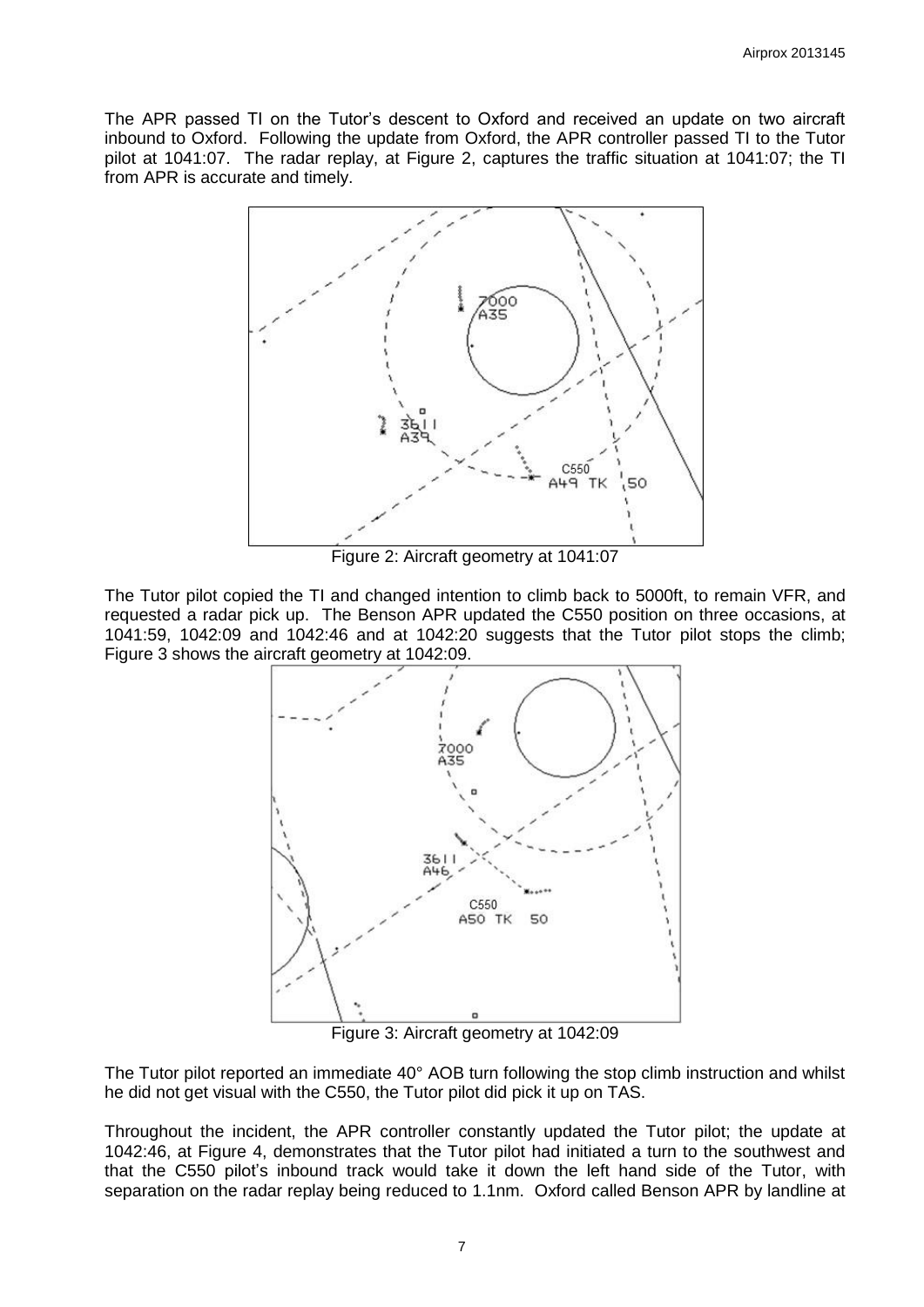1042:32 requesting if the Tutor was going to level off and informed APR that the Tutor was doing aerobatics. APR informed Oxford that the Tutor was intermittent IMC and that a turn had been initiated to avoid the C550. Oxford informed of the TCAS RA and the intention to file.



Figure 4: Aircraft geometry at 1042:46

As per the CAP 413, Chapter 5, the APR controller provided timely and accurate TI, using cardinal headings. The APR controller should be commended for persistent TI that eventually resulted in a turn from the Tutor pilot. The APR controller complied with the Traffic Service and liaised with Oxford as far as possible. The area is commonly used by Tutors for general handling and the OC of the Oxford University Air Squadron has questioned the new arrivals routing into Oxford, via BEMBO and KENET that routes through busy Tutor operating areas.

From a BM SPA perspective, this busy section of airspace requires the appropriate TOS, accurate TI and sound liaison between ATM units; all actions were evident during this incident. Weather and airspace classifications can funnel aircraft towards Oxford and a review of routings is recommended to facilitate a safer integration of traffic.

#### **UKAB Secretariat**

Both pilots were equally responsible for collision avoidance and for not flying into such proximity as to create a danger of collision<sup>1</sup>. If the geometry is considered to be 'head-on' then both pilots were required to alter their course to the right<sup>2</sup>. When operating below FL100 but above 3000ft amsl or 1000ft above terrain, whichever is the higher, the VMC minima for flight under VFR are as follows: 1000ft vertically and 1500m horizontally clear of cloud with at least 5km in-flight visibility.

## **Comments**

## **HQ Air Command**

It seems that the Tutor pilot was determined to effect a visual recovery to Benson even though the prevailing weather conditions (primarily cloud) were likely to make this difficult to achieve. There may be an HF element here, as in his efforts to maintain VMC it appears that the Tutor pilot did not fully assimilate the TI passed to him giving the relative position and, importantly, the height of the traffic inbound to Oxford. Furthermore, the intentions that the Tutor pilot passed to ATC were inconsistent with what the controllers saw on radar, thus making the task of separating the Tutor from the Cessna more difficult. The Tutor pilot could have presented a more predictable platform to the controllers, avoided the Cessna's level and accepted earlier that a radar descent was the most likely method of achieving a recovery to Benson.

 $\overline{\phantom{a}}$ Rules of the Air 2007 (as amended), Rule 8 (Avoiding aerial collisions).

 $2$  ibid., Rule 10 (Approaching head-on).